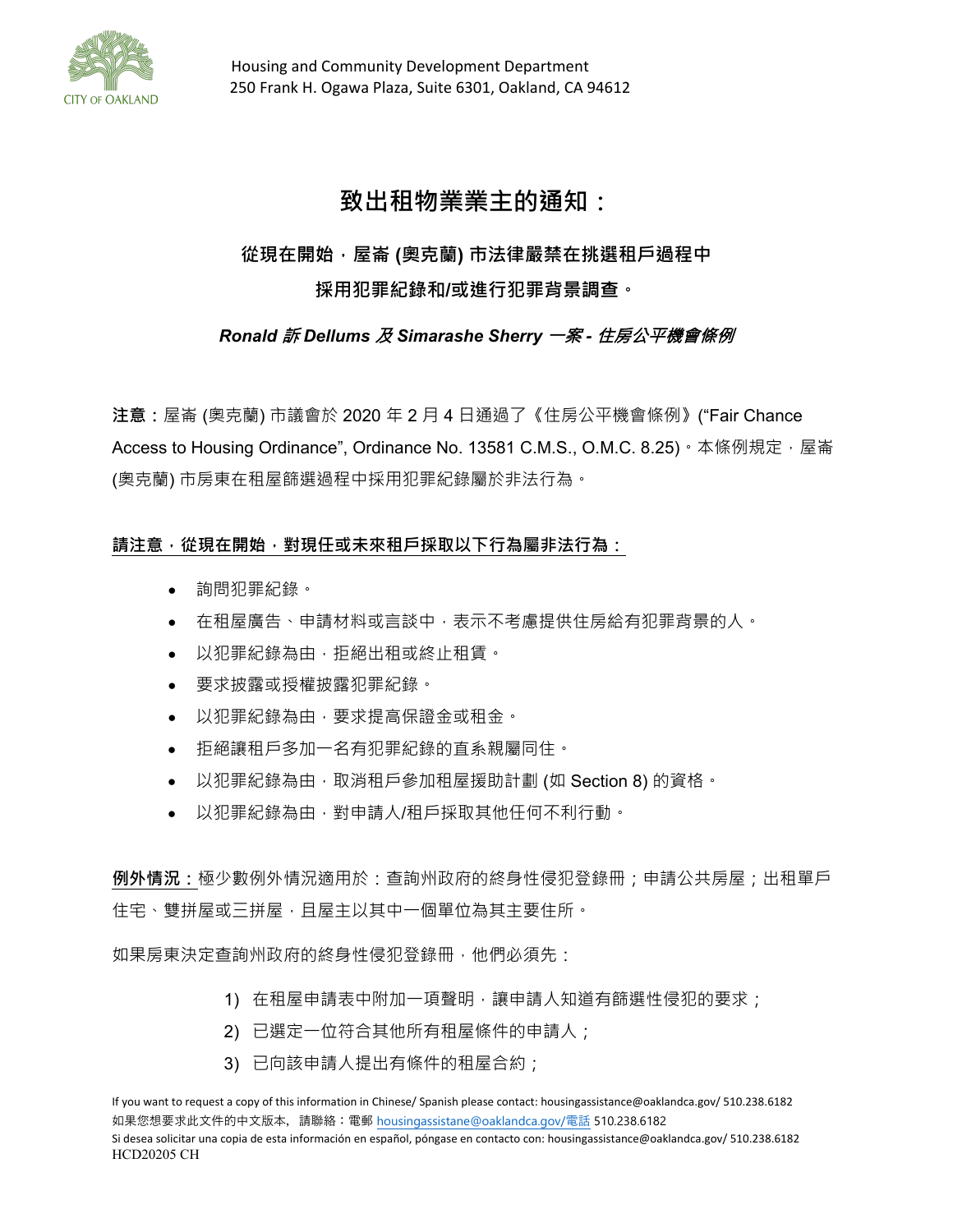

 Housing and Community Development Department 250 Frank H. Ogawa Plaza, Suite 6301, Oakland, CA 94612

- 4) 已事先告知該申請人將查詢性侵犯登錄冊;以及
- 5) 在進行查詢前,先取得申請人的書面同意,或給申請人機會撤銷申請。

# **當房東以犯罪紀錄為由,考慮對申請人採取不利行動時 (如拒絕出租),必須向申請人/租戶發出通 知,並且給對方機會回應。**

從現在開始,當房東以犯罪紀錄為由,考慮對申請人/租戶採取任何不利行動時 (如拒絕出租給租 戶,或拒絕讓租戶多加一名家庭成員同住),在做出任何最終決定前,必須向申請人/租戶發出書 面通知﹐並且給對方機會回應。如此規定有一大部分是因為報告調閱服務經常提供不準確或不完 整的資料。

#### **通知內容必須包括:**

- 拒絕出租或採取其他行動的理由
- 如何向市政府投訴的說明
- 本地法律服務機構名單
- 一份犯罪紀錄報告、背景調查,或所取得並且是做決定所依據的資料副本。

#### **申請人/租戶必須有機會:**

- 對此資料做出回應。
- 提出任何反駁或減輕嚴重性的資料,例如可證明資料不正確、已糾正的證據,或其 他資料不應用來拒絕租屋申請的證據。

#### **所有租屋申請材料必須包含一份「致申請人及租戶的通知」(如附)。**

所附「致申請人及租戶的通知」必須以顯著方式放在任何申請材料中、網站上,以及租屋申請人 經常造訪的其他任何地點。

#### **房東經實有違反本條例行為時,可能會被處以民事及刑事罰則。**

如果任何房東經證實有違反本條例行為,他們將被處以每次違法最高 \$1,000 的行政罰款、損害 賠償 (包括實際損害或一個月租金的三倍,以金額較高者為準)、懲罰性賠償、律師費和相關費用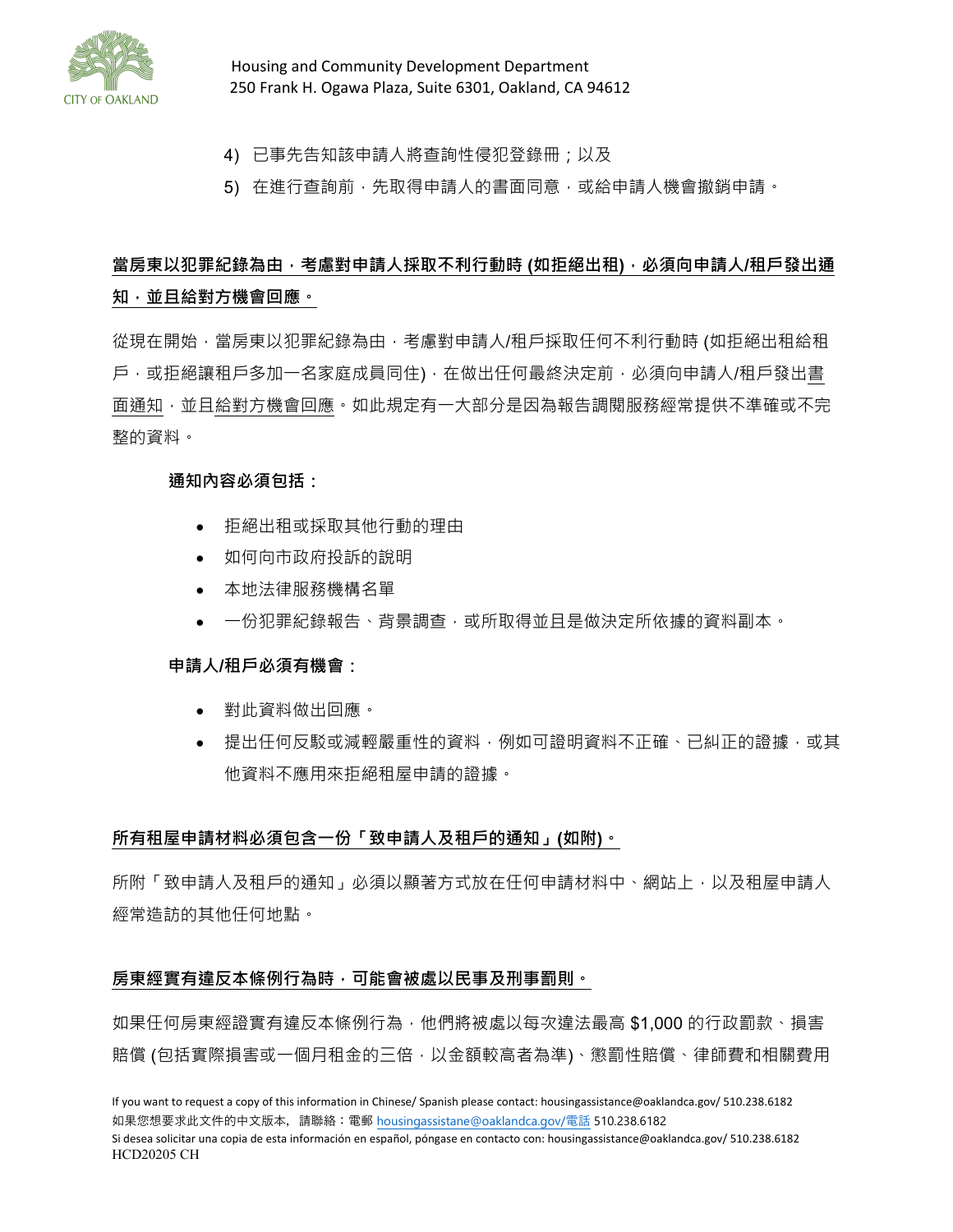

賠償,以及禁令救濟。如果任何房屋提供者知情但卻故意違反本條例,他們也將被處以刑事輕 罪。

**欲知詳情,請聯絡:** 屋崙 (奧克蘭) 市政府

房屋資源中心

電話:510.238.6182

電郵地址: housin[gassistance@oaklandca.gov](mailto:assistance@oaklandca.gov)

你可上屋崙 (奧克蘭) 市政府網站 oaklandca.gov/topics/housing-resource-center 閱讀條款內容, 或向一位律師諮詢更多資訊。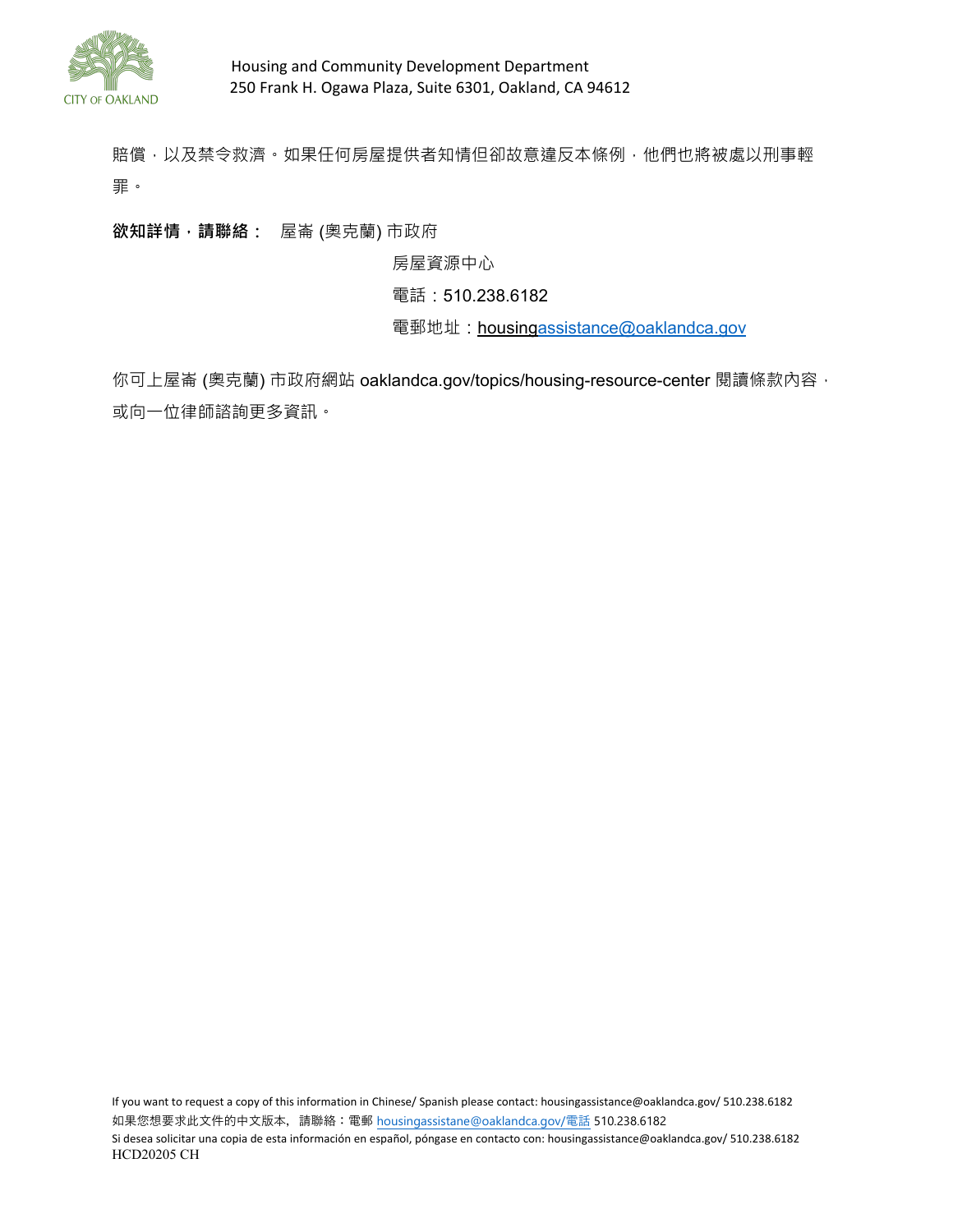

# **物業業主及租戶可用的本地資源**

# 可協助物業業主的本地機構

阿拉米達縣律師協會 (Alameda County Bar Association)

Legal Access Alameda 1000 Broadway, Suite 290, Oakland, CA 94607 電話: 510-302-2222 -按 4

電話服務時間:上午 8:30 - 12:00 及下午 1:00 - 3:00

網站:<http://legalaccess.org/>

電郵地址:[amarilis@acbanet.org](file://oakland/ceda/RentAdj/Rent%20Adjustment%20Program/FORMS%20and%20PACKETS/_FORMS%20for%20Public%20Information%20Unit_2019/_2019%20Forms%20LOCKED%20for%20EDITING%20ONLY/amarilis@acbanet.org)

每週一次的「低收入房東迫遷協助」(Low-income Landlord Eviction Assistance) 輔導 室;需要預約。

## 東灣出租房屋協會 (East Bay Rental Housing Association, EBRHA)

3664 Grand Ave, Suite B, Oakland, CA 94610

電話:510-893-9873

服務時間:星期一至星期五上午 9:00 - 下午 5:00 (午休時間 12:30 - 1:30)

網站:[https://www.ebrha.com](https://www.ebrha.com/)

電郵地址:[news@ebrha.com](file://oakland/ceda/RentAdj/Rent%20Adjustment%20Program/FORMS%20and%20PACKETS/_FORMS%20for%20Public%20Information%20Unit_2019/_2019%20Forms%20LOCKED%20for%20EDITING%20ONLY/news@ebrha.com)

EBRHA 是一所提供全方位服務的非營利機構,宗旨是致力推動符合地方條例和州/聯邦 法律且公平、安全和良好管理的出租住宅。我們為本協會的出租物業業主和經理會員提供 具城市針對性的及時教育,一對一的物業管理建議、免費的租屋表格、建立人脈的機會,

Si desea solicitar una copia de esta información en español, póngase en contacto con: housingassistance@oaklandca.gov/ 510.238.6182 HCD20205 CH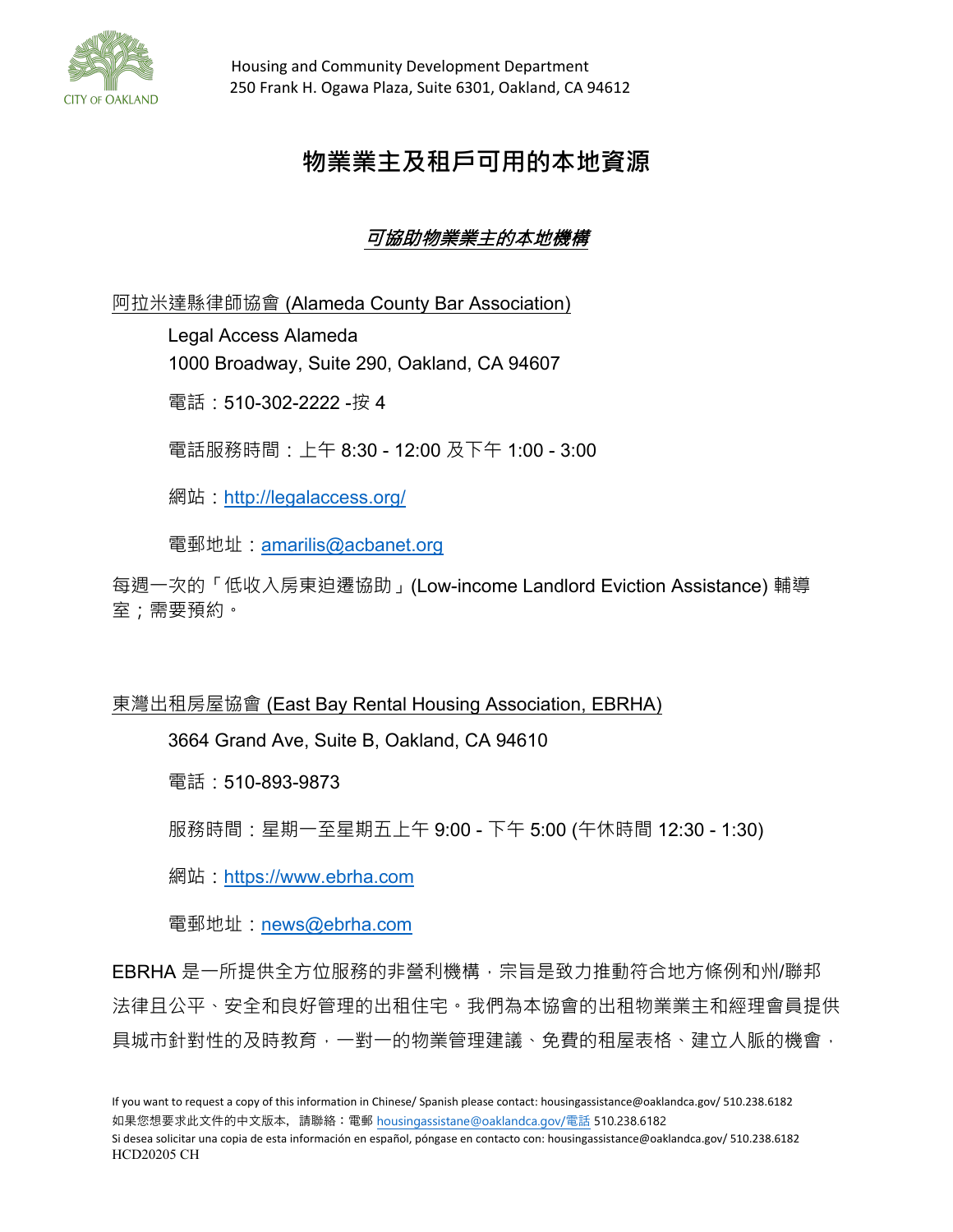

以及州和地方層級的權益倡導。EBRHA 透過多項社區改善和永續計劃,支持我們的會 員、鄰居和本地商業。

## 可協助物業業主和租戶的本地機構

種子社區調解中心 (SEEDS Community Resolution Center)

2530 San Pablo Ave, Suite A, Berkeley, CA 94702

電話:510-548-2377

傳真:510-548-4051

網站:[www.seedscrc.org](file://oakland/ceda/RentAdj/Rent%20Adjustment%20Program/FORMS%20and%20PACKETS/_FORMS%20for%20Public%20Information%20Unit_2019/_2019%20Forms%20LOCKED%20for%20EDITING%20ONLY/www.seedscrc.org)

電郵地址:[casedeveloper@seedscrc.org](file://oakland/ceda/RentAdj/Rent%20Adjustment%20Program/FORMS%20and%20PACKETS/_FORMS%20for%20Public%20Information%20Unit_2019/_2019%20Forms%20LOCKED%20for%20EDITING%20ONLY/casedeveloper@seedscrc.org)

服務時間:星期一至星期四上午 9:00 - 下午 5:00

提供調解、協助和培訓服務。當所有當事人經由電話完成受理程序後,可以在 10 至 14 個工作日內安排調解會議;當事人每一方需為每場調解會支付 \$75 (提供逐級調整費率; 不會有人因為缺錢而被拒於門外)。

### 住房與經濟權利倡議組織 (Housing and Economic Rights Advocates, HERA)

1814 Franklin St, Suite 1040, Oakland, CA 94612

郵寄地址:P.O. Box 29435, Oakland, CA 94604

電話:510-271-8443 (不提供隨到隨談服務)

傳真:510-868-4521